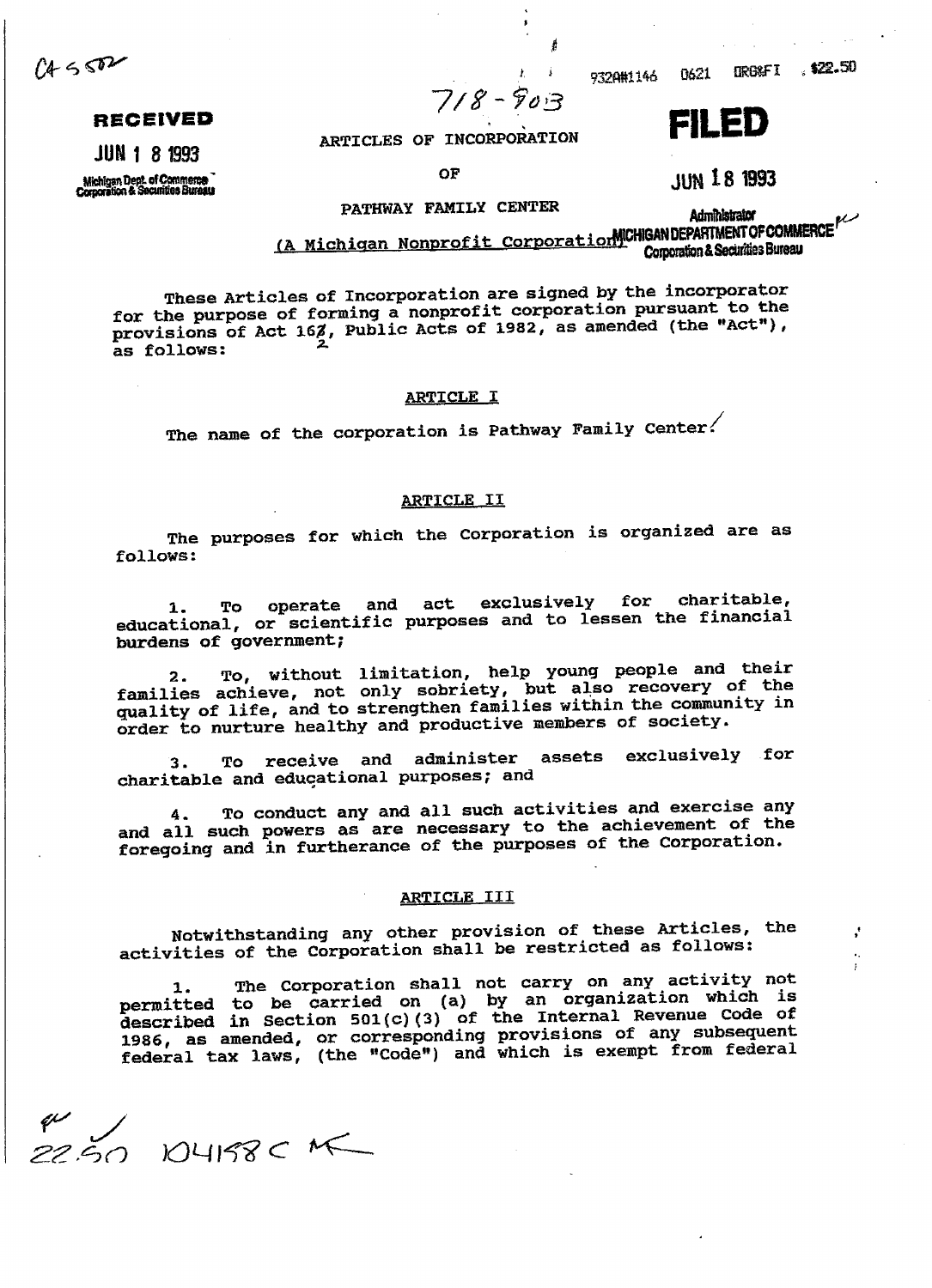income tax under Code Section 501(a) or (b) by an organization, contributions to which are deductible under Code Section 170 (c) (2);

2. No substantial part of the activities of the Corporation z. No substantial part of the activities of the corporator.<br>and he to carry on propaganda or otherwise attempt to influence lall De to Ca<br>baielation:

3. The Corporation shall not participate in or intervene in (including the publishing or distribution of statements) any including the publishing or distribution of statements,  $m_{\chi}$ <br>olitical campaign on behalf of (or against) any candidate for plitical campa<br>phi*ic offic*e:

4. No substantial part of the activities of the Corporation shall consist of providing commercial-type insurance;

5. No part of the net earnings of the Corporation shall inure to the benefit of any director or officer of the Corporation, contributor, private shareholder or other person as prohibited by ontributor, private snareholder or other person as prohibition  $\mathbb{F}_t$ <br>ode Section 501(c)(3), the Michigan General Sales Tax Act or the ode Section bui(C)(J), Lu<br>ichigan Use Tay Act: and

6. In the event the Corporation is determined to be a b. In the event the corporation is determined as the magnetic state of the corporation of the code Section private foundation", as that term is defined in edde beddes."<br>09/9), then for the purpose of complying with the requirements of Code Section 508(e), for all taxable years commencing on or after the date on which these articles were filed, the Corporation shall:

a) Not engage in any act of self-dealing as defined in a) NOT engage in d<br>Ade Section 4941:

(b) Distribute its income and such part of its capital as may be required by law for each taxable year at such time and in such manner as not to become subject to the tax on undistributed income imposed by Code Section 4942;

(c) Not retain any excess business holdings as defined in Code Section 4943;

(d) Not make any investments in such manner as to subject it to tax under Code Section 4944; and

(e) Not make any taxable expenditures as defined in Code e) NOT make:<br>Section 4945

# ARTICLE IV

The Corporation is organized upon a nonstock, directorship basis.

 $\mathbf{2}$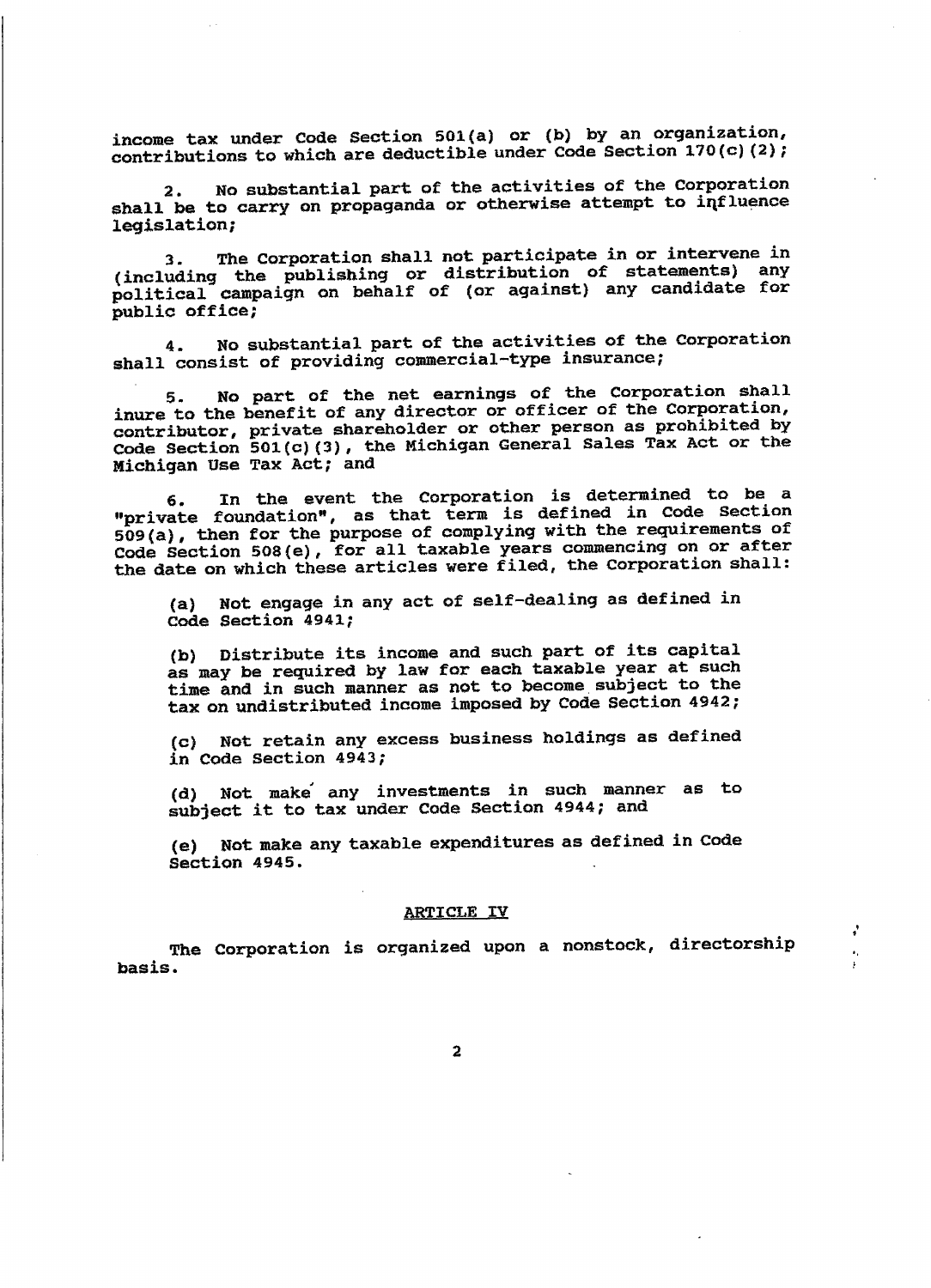# ARTICLE V

. The address and the mailing address of the initial registered office is: 22130 West Nine Mile Road, Southfield, Michigan 48034.

2. The name of the initial resident agent at the registered office is: Helen Gowanny.

# ARTICLE VI

The name and address of the incorporator are as follows:

Residence or Business Address **Name** Kenneth A. Krasity 32100 Telegraph Road, Suite 205 Bingham Farms, MI 48025-2454

#### ARTICLE VII

1. The assets which the Corporation possesses are:

Real Property - None Personal Property - None

2. The Corporation is to be financed by gifts, grants, contributions, and fees received for services rendered in furtherance of the Corporation's purposes.

# ARTICLE VIII

1. The term of the Corporation's existence is perpetual.

2. In the event of the dissolution of the Corporation, all of the Corporation's assets, real and personal, shall be distributed to such charitable organization or organizations as are exempt from federal income tax pursuant to Code Section 501(c)(3), and are not "private foundations" under Code Section 509, as the Board of Directors of the Corporation shall determine. Any such assets not so disposed of, for whatever reason, shall be disposed of by the order of the Circuit Court for the County of Oakland to such organization or organizations, as said Court shall determine, which are organized and operated exclusively for charitable purposes.

 $\overline{\mathbf{3}}$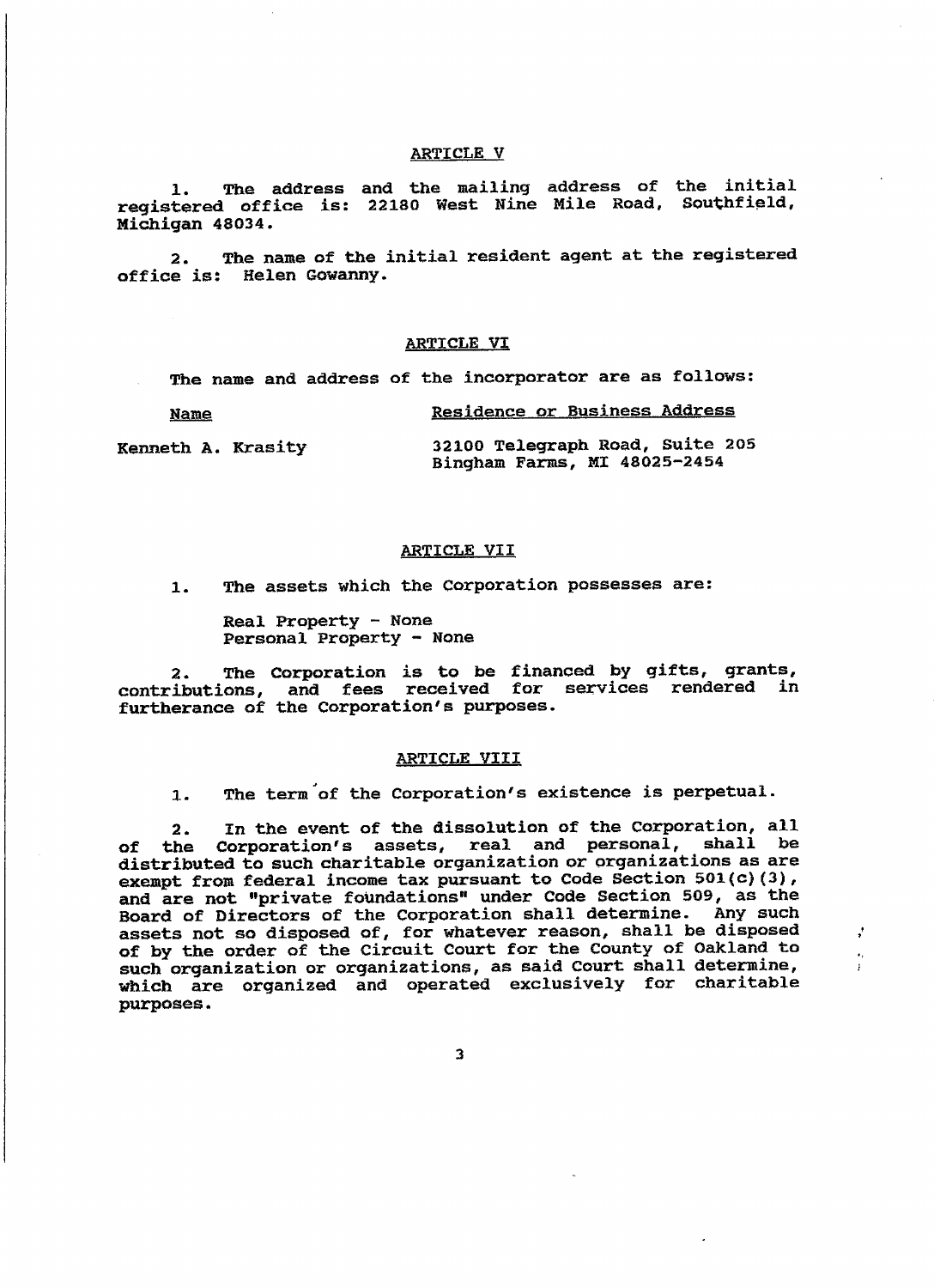# ARTICLE IX

1. To the fullest extent permitted under Section 209(c) of the Act as the same presently exists or may hereafter be amended, a Volunteer Director of the Corporation (as defined in Section 110(2) of the Act) shall not be personally liable to the Corporation or its shareholders or members (if any) for monetary damages for breach of the Volunteer Director's fiduciary duty. However, this provision does not eliminate or limit the liability of a Volunteer Director for any of the following:

(a) a breach of the Volunteer Director's duty of lowalty to the Corporation or its shareholders or members )yalty to<br>if anv):

(b) acts or omissions not in good faith or that involve intentional misconduct or a knowing violation of nvoi<br>951.

(c) a violation of Section 551(1) of the Act;

(d) a transaction from which the Volunteer Director derived an improper personal benefit;

(e) an act or omission occurring before the date that this Article becomes effective in accordance with the pertinent provisions of the Act; or

(f) an act or omission that is grossly negligent.

Any Volunteer Director of the Corporation shall be personally liable for monetary damages for a breach of fiduciary duty as a director to the Corporation, its shareholders, or its members only as provided in this Section 1.

2. To the fullest extent permitted under Section 209(d) of the Act, the Corporation assumes all liability to any person other than the Corporation, its shareholders, or its members for all acts or omissions of a Volunteer Director occurring on or after the date this Article becomes effective in accordance with the pertinent provisions of the Act, incurred in the good faith performance of provisions of the ACC, incurred in the good from performance of the Volunteer Director's duties as such. A claim for monetary damages for a breach of a Volunteer Director's duty to any person other than the Corporation, its shareholders, or its members shall not be brought or maintained against a Volunteer Director; but such a claim shall be brought or maintained instead against the I Claim shall be brought of mainternor influence by a Corporation, which shall be flable for the breath of the volunties.<br>Director's duty. Motwithstanding anything to the contrary Director's duty. Notwithstanding anything to the contrary<br>immediately above, this Section 3 shall apply and have force only if, and as long as, the Corporation is exempt from federal income

4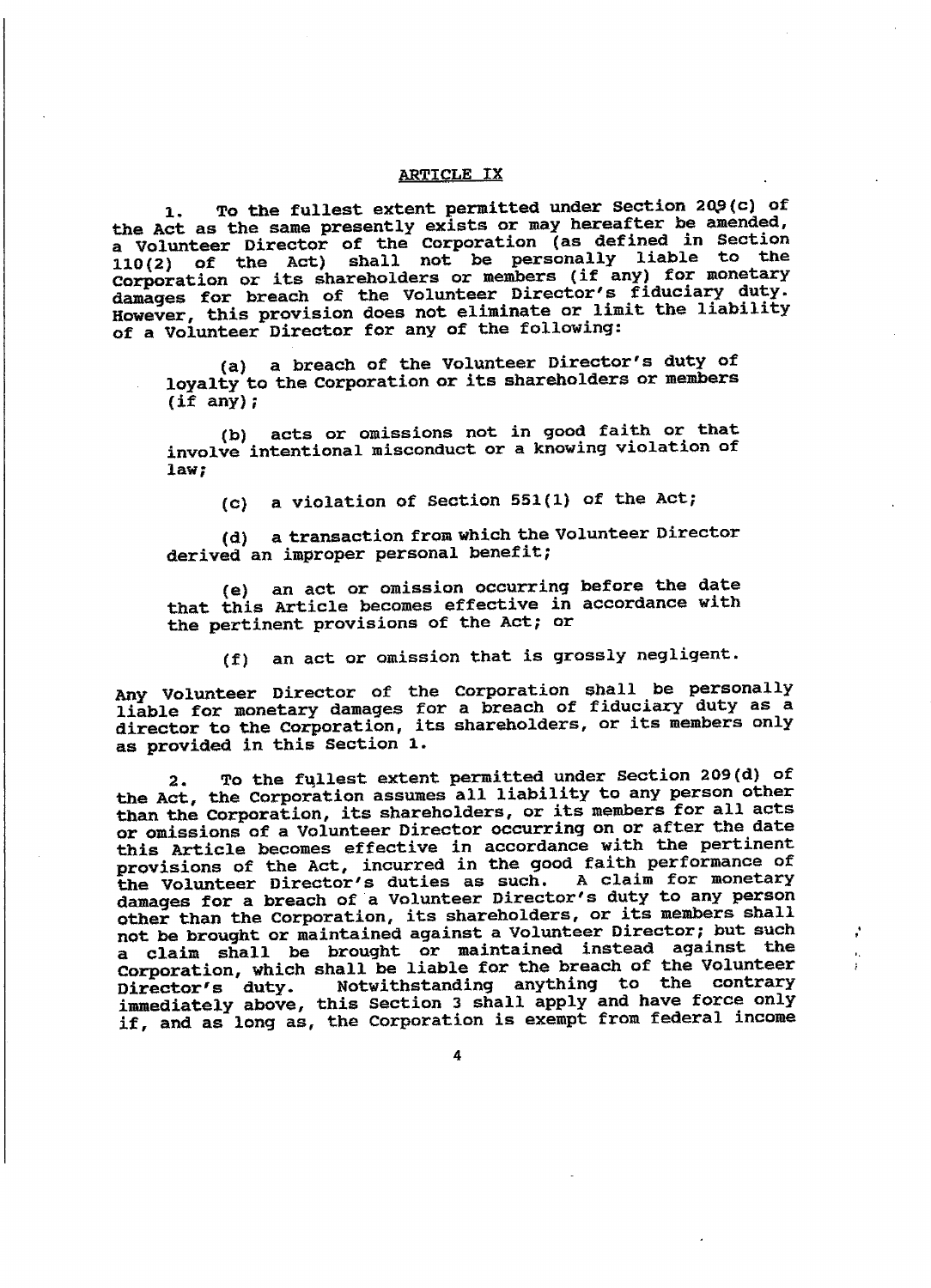tax pursuant to Code Section 501 (c) (3) or, to the extent allowed by the Act, is eligible to be exempt from federal income tax pursuant to Code Section  $501(c)$  (3).

3. Any repeal, amendment or other modification of this Article shall not adversely affect any right or protection of any director of the Corporation existing at the time of such repeal, amendment or other modification. If the Act is amended, after this Article becomes effective, then the liability of directors shall be eliminated or limited to the fullest extent permitted by the Act as so amended.

 $4 - 6 - 7 - 93$ KENNETH A. KRASITY

÷

KAK2:PATHWAY\articles